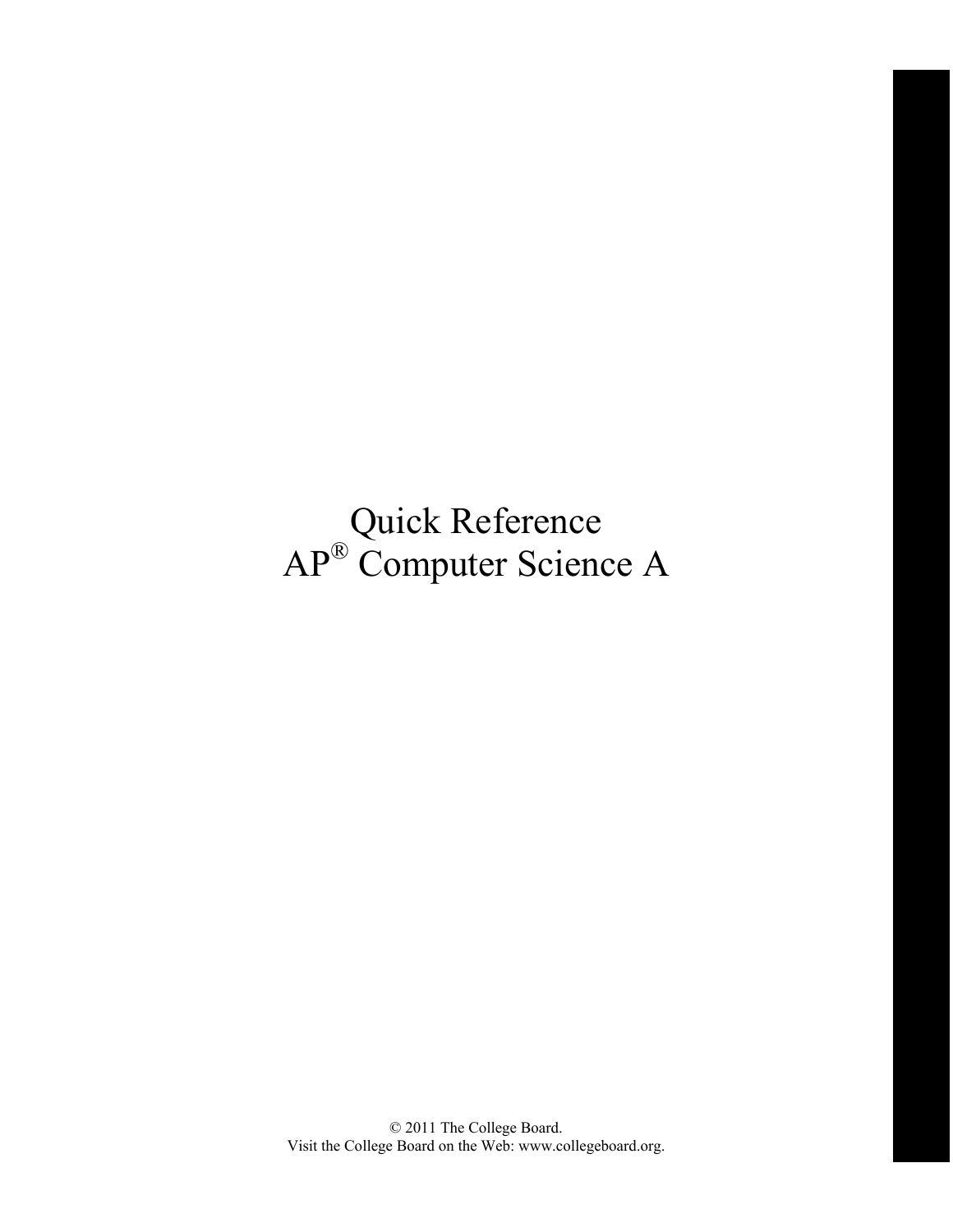# **Content of Appendixes**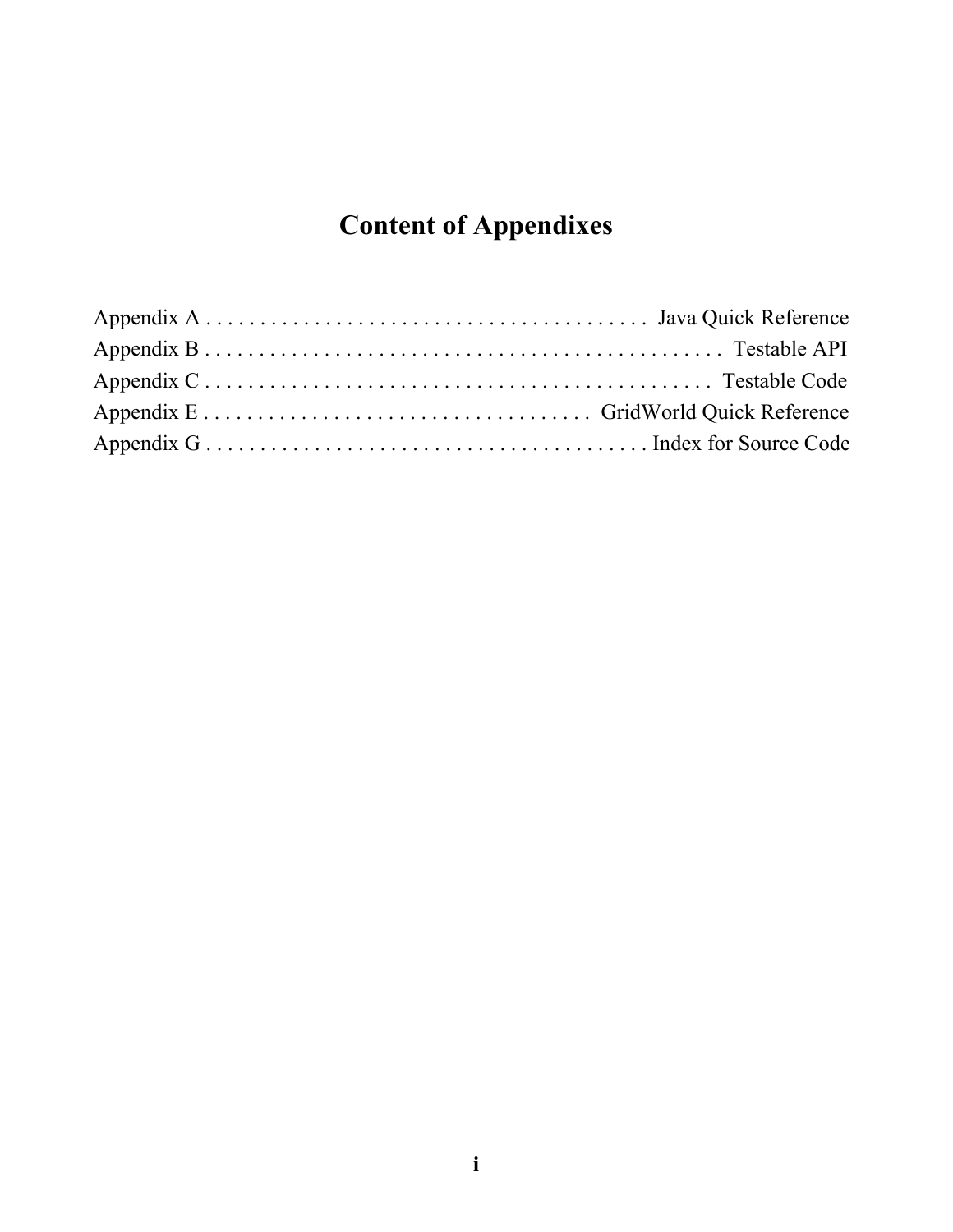# **Appendix A — Java Quick Reference**

Accessible Methods from the Java Library That May Be Included on the Exam

### **class java.lang.Object**

- boolean equals(Object other)
- String toString()

### **class java.lang.Integer**

- Integer(int value)
- int intValue()
- 
- 

### **class java.lang.Double**

- Double(double value)
- double doubleValue()

### **class java.lang.String**

- int length()
- String substring(int from, int to) // returns the substring beginning at from
- 
- 
- 
- Integer.MIN VALUE // minimum value represented by an int or Integer
- Integer. MAX VALUE // maximum value represented by an int or Integer
	-
	- // and ending at to-1
- String substring(int from) // returns substring(from, length())
- int indexOf(String str)  $//$  returns the index of the first occurrence of str;
	- // returns -1 if not found
	- int compareTo(String other)  $//$  returns a value < 0 if this is less than other
		- // returns a value = 0 if this is equal to other
		- // returns a value  $> 0$  if this is greater than other

### **class java.lang.Math**

- static int abs(int x)
- static double abs(double x)
- static double pow(double base, double exponent)
- static double sqrt(double x)
- static double random()  $//$  returns a double in the range  $[0.0, 1.0)$

### **interface java.util.List<E>**

- int size()
- 
- 
- E get(int index)
- 
- 
- boolean add(E obj)  $\frac{1}{2}$  appends obj to end of list; returns true
- void add(int index, E obj)  $\frac{1}{\sqrt{2}}$  inserts obj at position index  $(0 \leq \text{index} \leq \text{size})$ ,
	- // moving elements at position index and higher
	- // to the right (adds 1 to their indices) and adjusts size
	- $E$  set(int index,  $E$  obj)  $\frac{1}{2}$  replaces the element at position index with obj
		- // returns the element formerly at the specified position
- E remove(int index) // removes element from position index, moving elements
	- $//$  at position index + 1 and higher to the left
	- // (subtracts 1 from their indices) and adjusts size
	- // returns the element formerly at the specified position

### **class java.util.ArrayList<E> implements java.util.List<E>**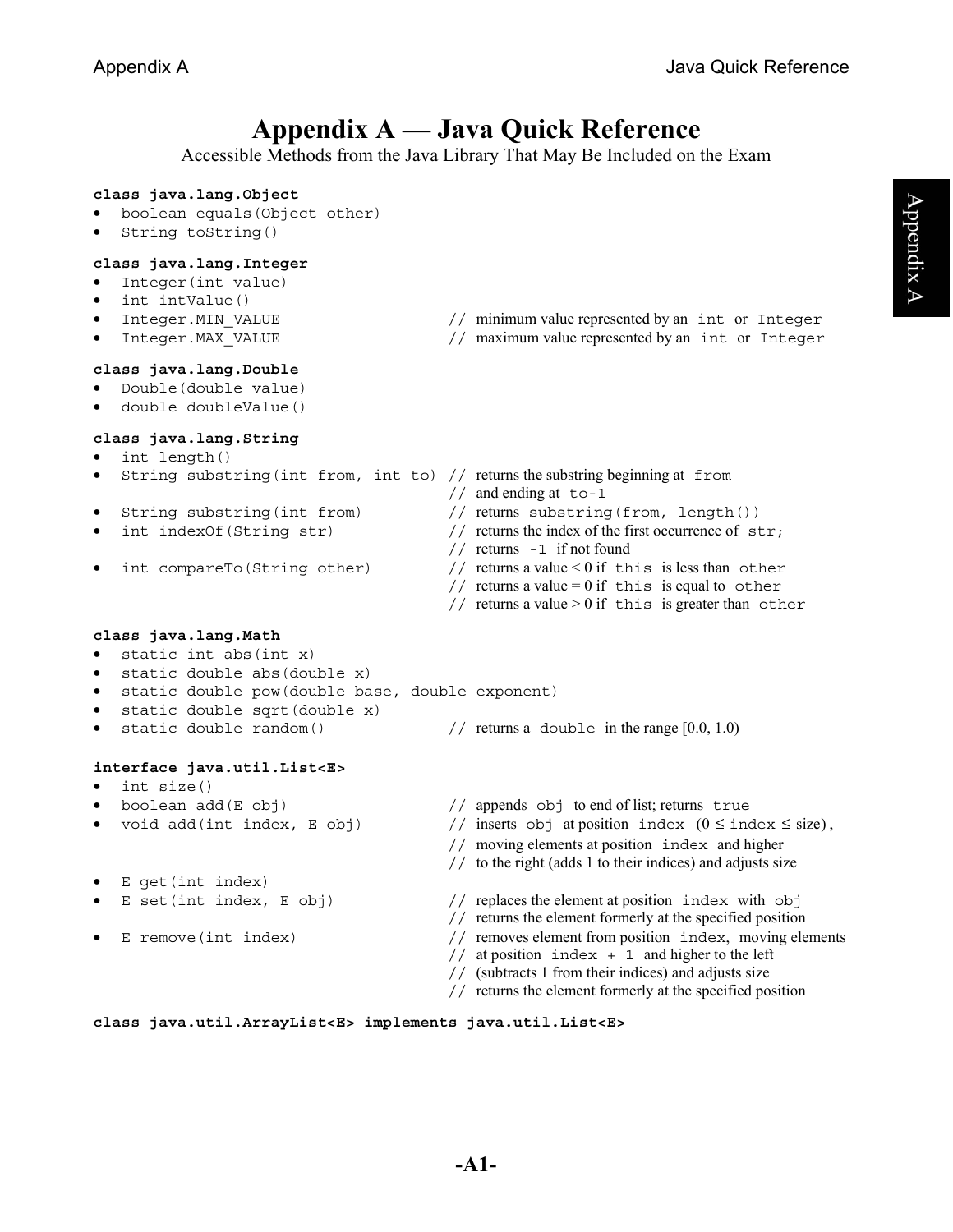## **Appendix B — Testable API**

### **info.gridworld.grid.Location class (implements Comparable)**

```
public Location(int r, int c) 
        constructs a location with given row and column coordinates
```
public int getRow() returns the row of this location

public int getCol() returns the column of this location

public Location getAdjacentLocation(int direction) returns the adjacent location in the direction that is closest to direction

```
public int getDirectionToward(Location target) 
       returns the closest compass direction from this location toward target
```
public boolean equals(Object other) returns true if other is a Location with the same row and column as this location; false otherwise

```
public int hashCode() 
        returns a hash code for this location
```
public int compareTo(Object other) returns a negative integer if this location is less than other, zero if the two locations are equal, or a positive integer if this location is greater than other. Locations are ordered in row-major order. **Precondition:** other is a Location object.

public String toString() returns a string with the row and column of this location, in the format (row, col)

Compass directions:

```
public static final int NORTH = 0; 
public static final int EAST = 90; 
public static final int SOUTH = 180;
public static final int WEST = 270; 
public static final int NORTHEAST = 45; 
public static final int SOUTHEAST = 135; 
public static final int SOUTHWEST = 225; 
public static final int NORTHWEST = 315;
```
Turn angles:

```
public static final int LEFT = -90; 
public static final int RIGHT = 90; 
public static final int HALF_LEFT = -45; 
public static final int HALF RIGHT = 45;
public static final int {\tt FULL\_CIRCLE~=~} 360;
public static final int HALF<sup>-</sup>CIRCLE = 180;
public static final int AHEA\overline{D} = 0;
```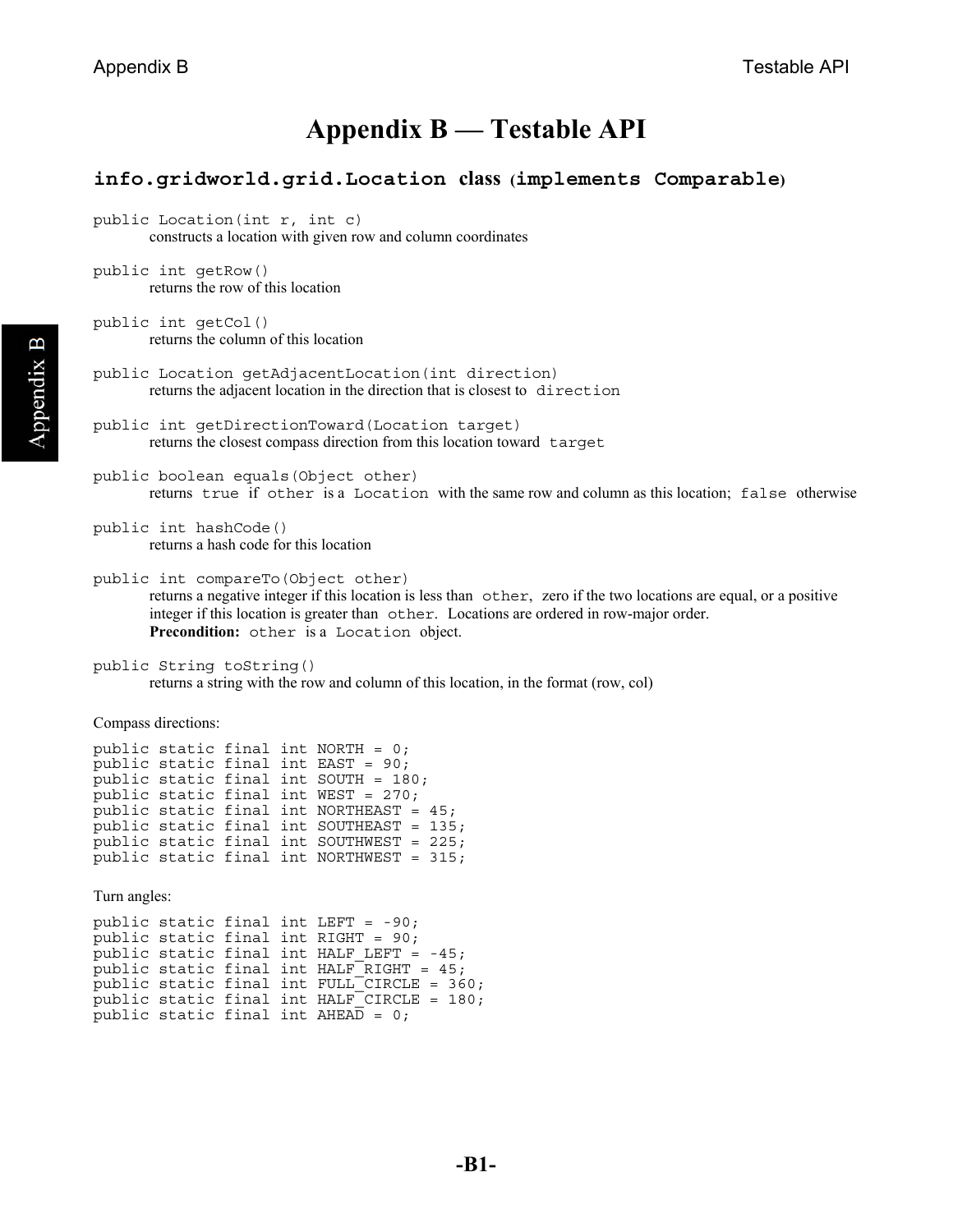## **info.gridworld.grid.Grid<E> interface**

int getNumRows() returns the number of rows, or -1 if this grid is unbounded

- int getNumCols() returns the number of columns, or -1 if this grid is unbounded
- boolean isValid(Location loc) returns true if loc is valid in this grid, false otherwise **Precondition:** loc is not null

E put(Location loc, E obj) puts obj at location loc in this grid and returns the object previously at that location (or null if the location was previously unoccupied). **Precondition:** (1) loc is valid in this grid (2) obj is not null

- E remove(Location loc) removes the object at location loc from this grid and returns the object that was removed (or null if the location is unoccupied) **Precondition:** loc is valid in this grid
- E get(Location loc) returns the object at location loc (or null if the location is unoccupied) **Precondition:** loc is valid in this grid
- ArrayList<Location> getOccupiedLocations() returns an array list of all occupied locations in this grid
- ArrayList<Location> getValidAdjacentLocations(Location loc) returns an array list of the valid locations adjacent to loc in this grid **Precondition:**  $\log$  is valid in this grid
- ArrayList<Location> getEmptyAdjacentLocations(Location loc) returns an array list of the valid empty locations adjacent to loc in this grid **Precondition:** loc is valid in this grid
- ArrayList<Location> getOccupiedAdjacentLocations(Location loc) returns an array list of the valid occupied locations adjacent to loc in this grid **Precondition:**  $loc$  is valid in this grid

ArrayList<E> getNeighbors(Location loc)

returns an array list of the objects in the occupied locations adjacent to loc in this grid **Precondition:** loc is valid in this grid

Appendix B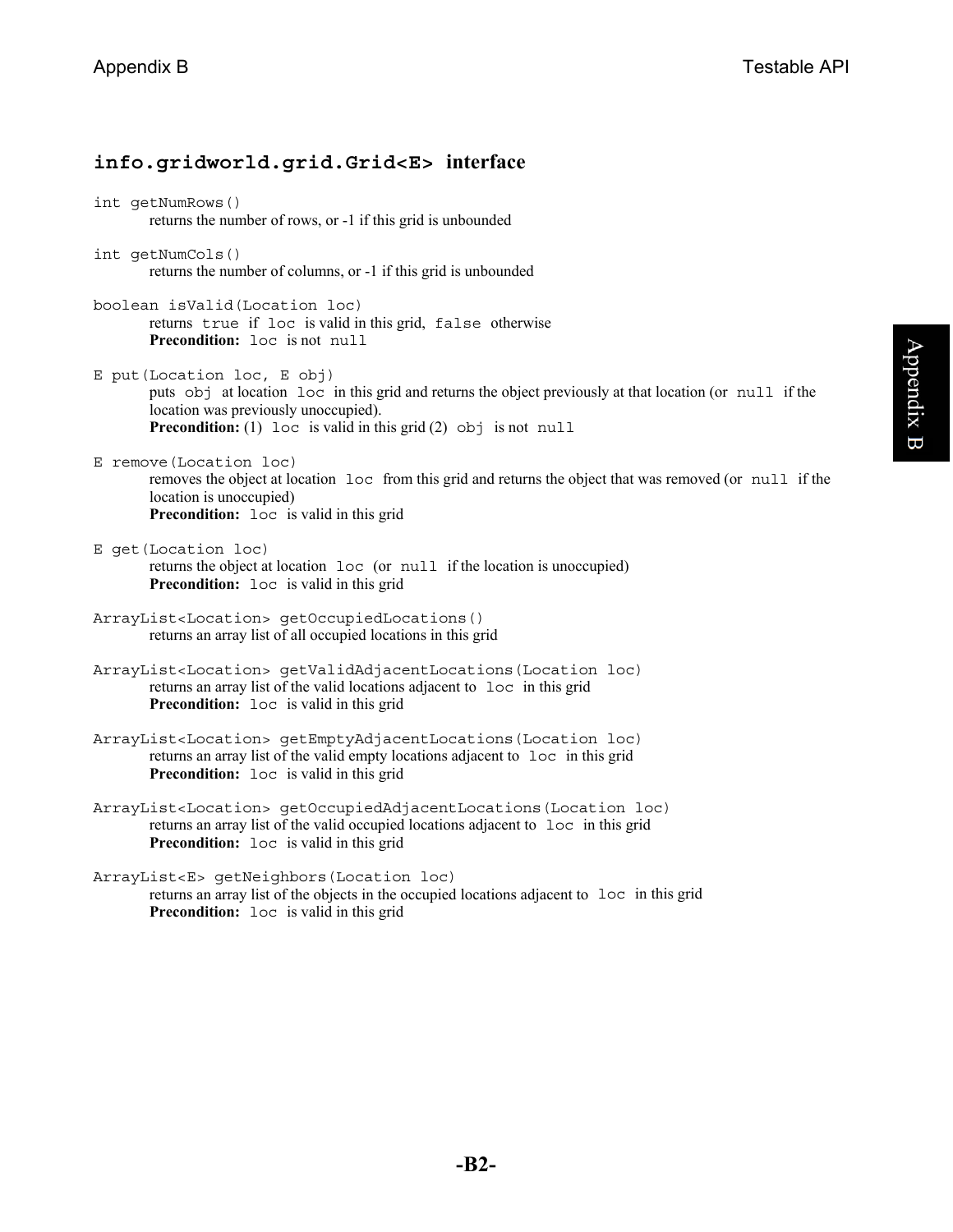## **info.gridworld.actor.Actor class**

```
public Actor() 
        constructs a blue actor that is facing north
```

```
public Color getColor() 
        returns the color of this actor
```

```
public void setColor(Color newColor) 
       sets the color of this actor to newColor
```

```
public int getDirection() 
        returns the direction of this actor, an angle between 0 and 359 degrees
```

```
public void setDirection(int newDirection) 
       sets the direction of this actor to the angle between 0 and 359 degrees that is equivalent to newDirection
```

```
public Grid<Actor> getGrid() 
        returns the grid of this actor, or null if this actor is not contained in a grid
```

```
public Location getLocation() 
        returns the location of this actor, or null if this actor is not contained in a grid
```

```
public void putSelfInGrid(Grid<Actor> gr, Location loc) 
        puts this actor into location loc of grid gr. If there is another actor at loc, it is removed. 
        Precondition: (1) This actor is not contained in a grid. (2) loc is valid in gr.
```

```
public void removeSelfFromGrid() 
        removes this actor from its grid 
        Precondition: this actor is contained in a grid
```

```
public void moveTo(Location newLocation) 
        moves this actor to newLocation. If there is another actor at newLocation, it is removed. 
        Precondition: (1) This actor is contained in a grid. (2) newLocation is valid in the grid of this actor.
```

```
public void act()
```
reverses the direction of this actor. Override this method in subclasses of Actor to define types of actors with different behavior.

```
public String toString()
```
returns a string with the location, direction, and color of this actor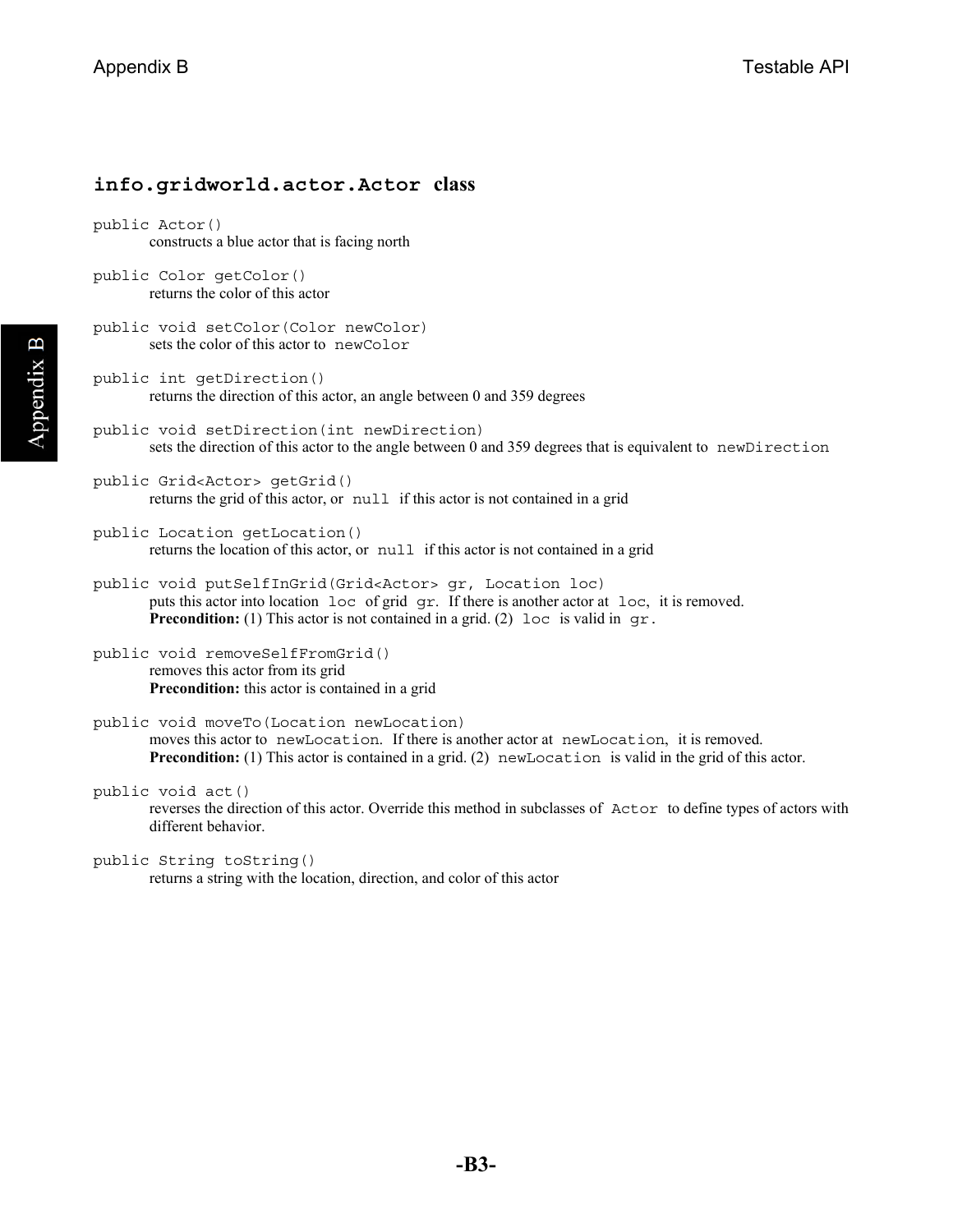## **info.gridworld.actor.Rock class (extends Actor)**

public Rock() constructs a black rock

public Rock(Color rockColor) constructs a rock with color rockColor

public void act() overrides the act method in the Actor class to do nothing

### **info.gridworld.actor.Flower class (extends Actor)**

public Flower() constructs a pink flower

public Flower(Color initialColor) constructs a flower with color initialColor

public void act() causes the color of this flower to darken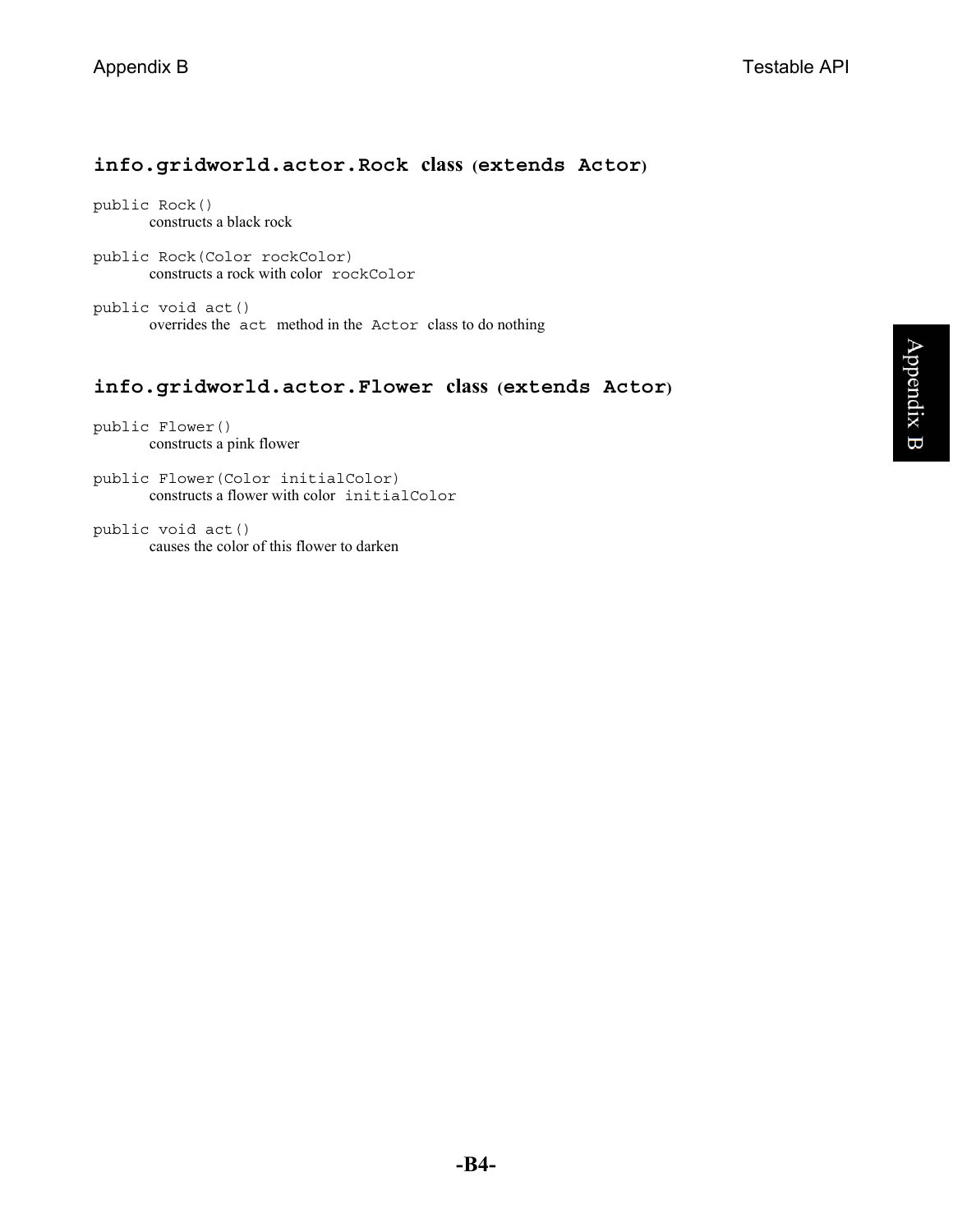# **Appendix C — Testable Code**

## **Bug.java**

```
package info.gridworld.actor; 
import info.gridworld.grid.Grid; 
import info.gridworld.grid.Location; 
import java.awt.Color; 
/** 
  * A Bug is an actor that can move and turn. It drops flowers as it moves. 
  * The implementation of this class is testable on the AP CS A and AB Exams. 
  */ 
public class Bug extends Actor 
{ 
   /** 
    * Constructs a red bug. 
    */
   public Bug() 
\{ setColor(Color.RED); 
   } 
   /** 
    * Constructs a bug of a given color. 
    * @param bugColor the color for this bug 
    */ 
   public Bug(Color bugColor) 
 { 
     setColor(bugColor);
   } 
   /** 
    * Moves if it can move, turns otherwise.
   \star public void act() 
 { 
      if (canMove()) 
        move(); 
      else 
        turn(); 
   } 
   /** 
    * Turns the bug 45 degrees to the right without changing its location. 
    */ 
   public void turn() 
   { 
      setDirection(getDirection() + Location.HALF_RIGHT); 
   }
```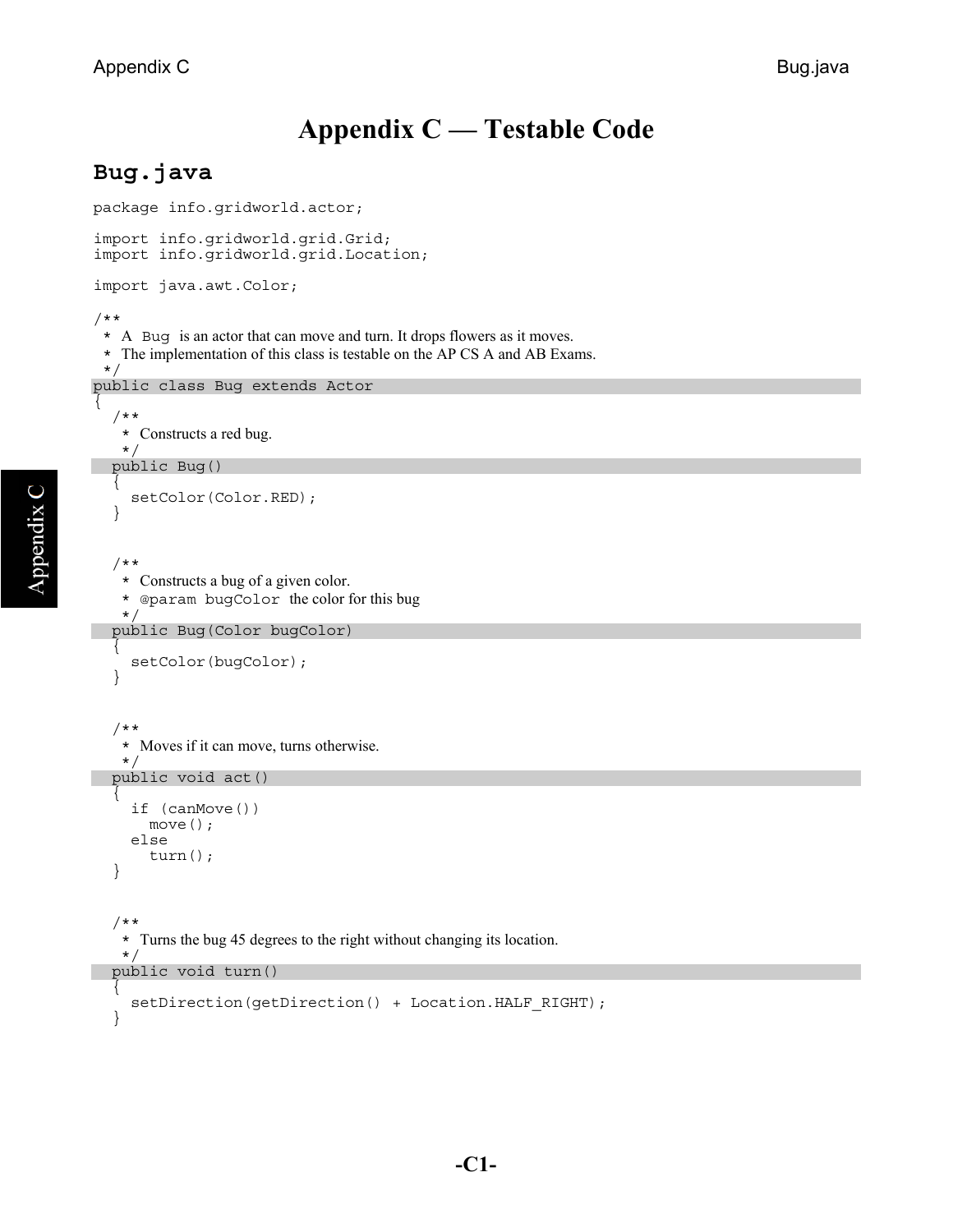} }

```
 /** 
    * Moves the bug forward, putting a flower into the location it previously occupied. 
    */ 
  public void move() 
 { 
    Grid<Actor> gr = getGrid();
    if (gr == null) return; 
    Location loc = getLocation();
    Location next = loc.getAdjacentLocation(getDirection());
     if (gr.isValid(next)) 
       moveTo(next); 
     else 
       removeSelfFromGrid(); 
    Flower flower = new Flower(getColor());
     flower.putSelfInGrid(gr, loc); 
   } 
   /** 
    * Tests whether this bug can move forward into a location that is empty or contains a flower. 
    * @return true if this bug can move. 
    */ 
  public boolean canMove() 
  \left\{ \right.Grid<Actor> gr = getGrid();
    if (gr == null) return false; 
    Location loc = getLocation();
    Location next = loc.getAdjacentLocation(getDirection());
     if (!gr.isValid(next)) 
       return false; 
    Actor neighbor = gr.get(next);
     return (neighbor == null) || (neighbor instanceof Flower); 
     // ok to move into empty location or onto flower
     // not ok to move onto any other actor
```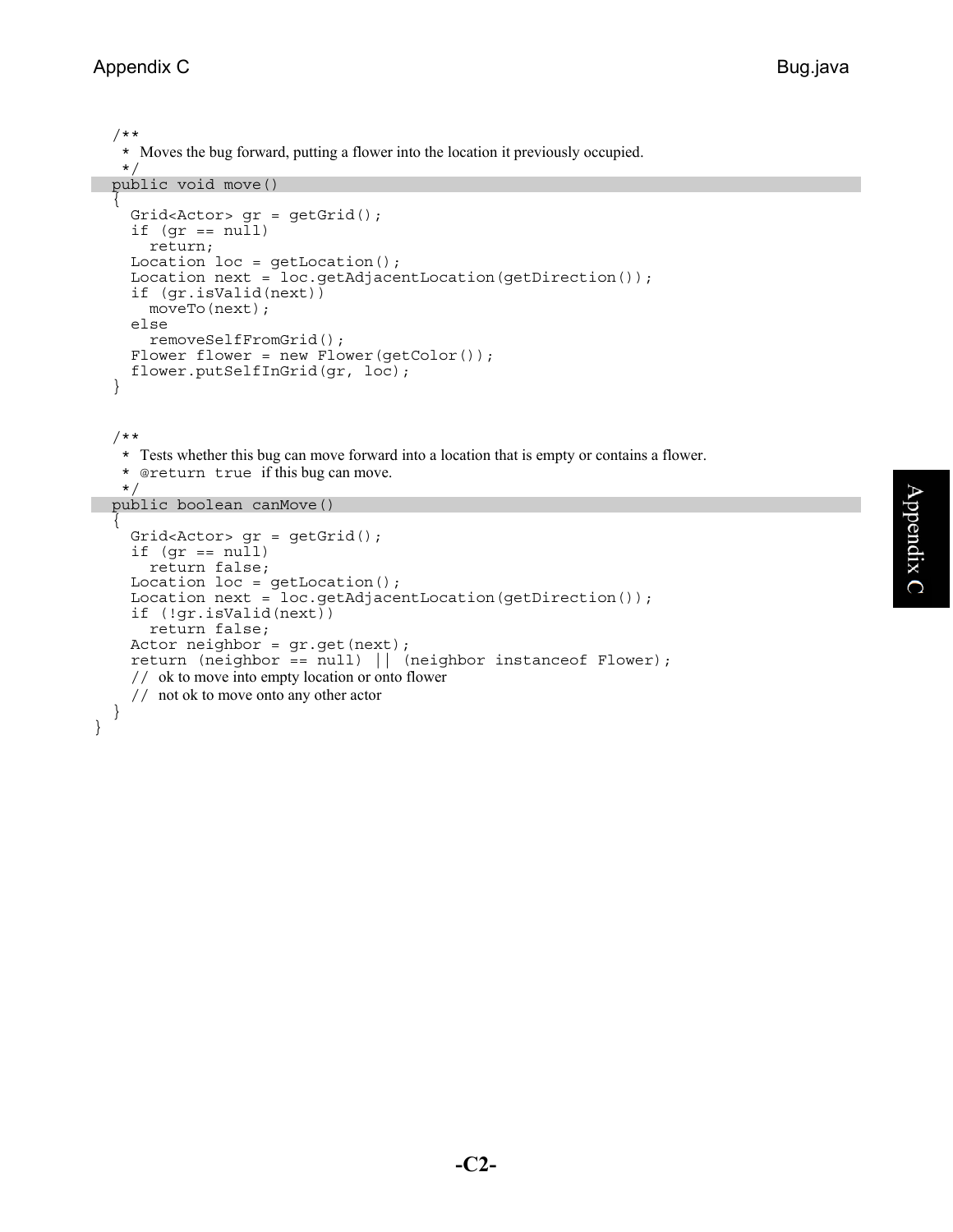## **BoxBug.java**

```
import info.gridworld.actor.Bug; 
/** 
  * A BoxBug traces out a square "box" of a given size. 
  * The implementation of this class is testable on the AP CS A and AB Exams. 
  */ 
public class BoxBug extends Bug 
\{ private int steps; 
  private int sideLength;
   /** 
     * Constructs a box bug that traces a square of a given side length. 
     * @param length the side length 
     */ 
   public BoxBug(int length) 
\{steps = 0; sideLength = length; 
   } 
      /** 
      * Moves to the next location of the square.
 */ 
 public void act() 
 { 
      if (steps < sideLength && canMove()) 
      { 
        move(); 
        steps++; 
      } 
      else 
     \{ turn(); 
        turn(); 
        steps = 0; 
      } 
   } 
}
```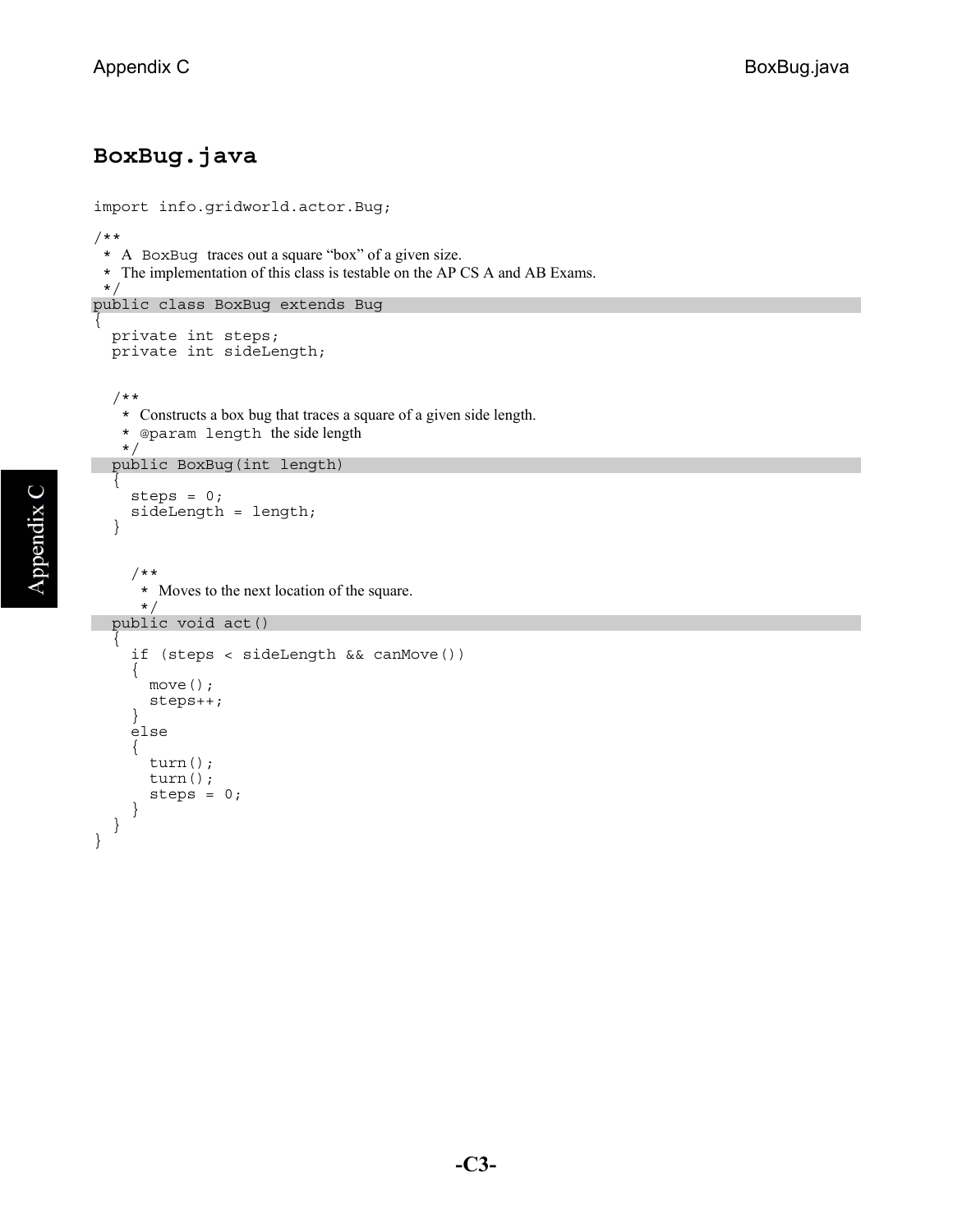}

## **Critter.java**

```
package info.gridworld.actor; 
import info.gridworld.grid.Location; 
import java.util.ArrayList; 
/** 
  * A Critter is an actor that moves through its world, processing 
  * other actors in some way and then moving to a new location. 
  * Define your own critters by extending this class and overriding any methods of this class except for act. * When you override these methods, be sure to preserve the postconditions.
  * The implementation of this class is testable on the AP CS A and AB Exams. 
  */ 
public class Critter extends Actor 
\{ /** 
     * A critter acts by getting a list of other actors, processing that list, getting locations to move to, 
     * selecting one of them, and moving to the selected location. 
     */ 
   public void act() 
   \{ if (getGrid() == null) 
         return; 
      ArrayList<Actor> actors = getActors(); 
      processActors(actors); 
      ArrayList<Location> moveLocs = getMoveLocations(); 
      Location loc = selectMoveLocation(moveLocs); 
      makeMove(loc); 
    } 
    /** 
     * Gets the actors for processing. Implemented to return the actors that occupy neighboring grid locations. 
     * Override this method in subclasses to look elsewhere for actors to process.
     * Postcondition: The state of all actors is unchanged.
     * @return a list of actors that this critter wishes to process
     */ 
   public ArrayList<Actor> getActors() 
 { 
      return getGrid().getNeighbors(getLocation());
```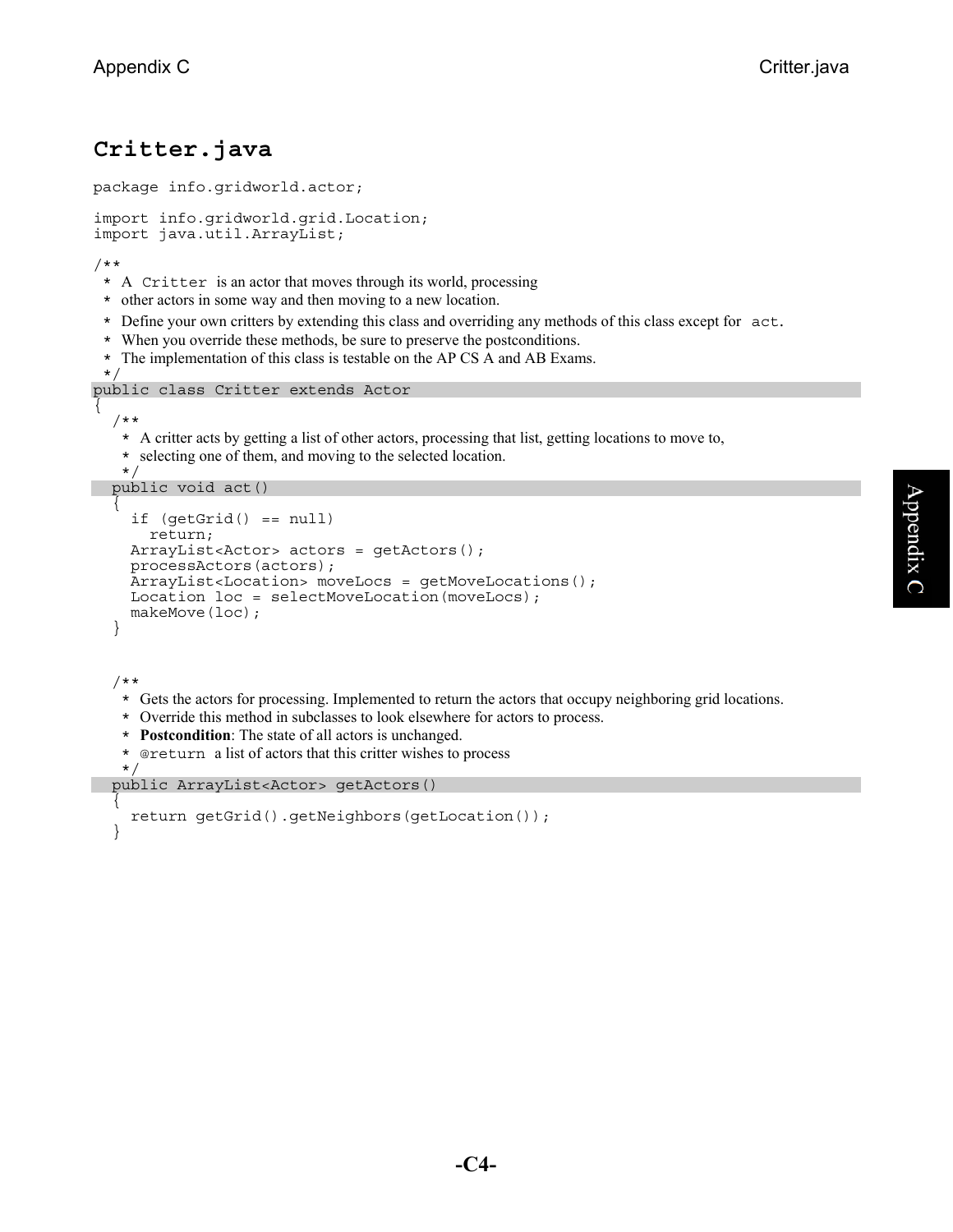/\*\*

- \* Processes the elements of actors. New actors may be added to empty locations.
- \* Implemented to "eat" (i.e., remove) selected actors that are not rocks or critters.
- \* Override this method in subclasses to process actors in a different way.
- \* **Postcondition**: (1) The state of all actors in the grid other than this critter and the
- \* elements of actors is unchanged. (2) The location of this critter is unchanged.
- \* @param actors the actors to be processed

```
 */
```

```
 public void processActors(ArrayList<Actor> actors) 
\{ for (Actor a : actors) 
     { 
       if (!(a instanceof Rock) && !(a instanceof Critter)) 
         a.removeSelfFromGrid(); 
 } 
   }
```
/\*\*

- \* Gets a list of possible locations for the next move. These locations must be valid in the grid of this critter.
- \* Implemented to return the empty neighboring locations. Override this method in subclasses to look
- \* elsewhere for move locations.
- \* **Postcondition**: The state of all actors is unchanged.
- \* @return a list of possible locations for the next move \*/

```
 public ArrayList<Location> getMoveLocations()
```

```
\overline{f} return getGrid().getEmptyAdjacentLocations(getLocation());
```
/\*\*

 $\star$ 

}

Appendix C

- \* Selects the location for the next move. Implemented to randomly pick one of the possible locations,
- \* or to return the current location if  $\log$  has size 0. Override this method in subclasses that
- \* have another mechanism for selecting the next move location.
- \* **Postcondition**: (1) The returned location is an element of locs, this critter's current location, or null.
- \* (2) The state of all actors is unchanged.
- \* @param locs the possible locations for the next move
- \* @return the location that was selected for the next move

```
 public Location selectMoveLocation(ArrayList<Location> locs)
```

```
\overline{f}int n = locs.size();
    if (n == 0) return getLocation(); 
    int r = (int) (Math.random() * n);
     return locs.get(r); 
   }
```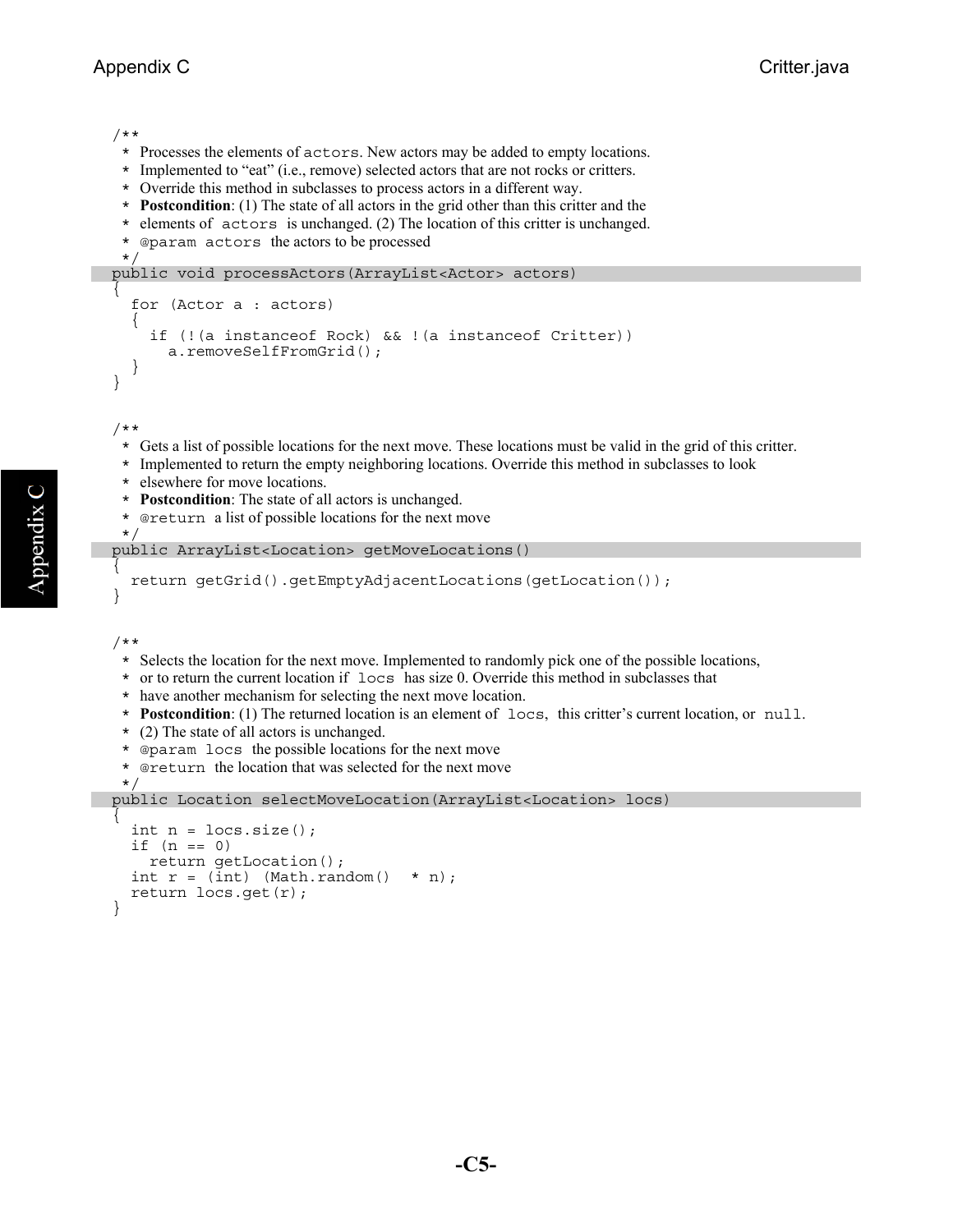/\*\*

- \* Moves this critter to the given location loc, or removes this critter from its grid if loc is null.
- \* An actor may be added to the old location. If there is a different actor at location loc, that actor is
- \* removed from the grid. Override this method in subclasses that want to carry out other actions
- \* (for example, turning this critter or adding an occupant in its previous location).
- \* **Postcondition**: (1) getLocation() == loc.
- \* (2) The state of all actors other than those at the old and new locations is unchanged.
- \* @param loc the location to move to

```
 */ 
 public void makeMove(Location loc)
```

```
\overline{f}if (loc == null) removeSelfFromGrid(); 
     else 
        moveTo(loc); 
 } 
}
```
## **ChameleonCritter.java**

```
import info.gridworld.actor.Actor; 
import info.gridworld.actor.Critter; 
import info.gridworld.grid.Location; 
import java.util.ArrayList; 
/** 
  * A ChameleonCritter takes on the color of neighboring actors as it moves through the grid. 
  * The implementation of this class is testable on the AP CS A and AB Exams. 
  */ 
public class ChameleonCritter extends Critter 
{ 
   /** 
    * Randomly selects a neighbor and changes this critter's color to be the same as that neighbor's. 
    * If there are no neighbors, no action is taken. 
    */ 
   public void processActors(ArrayList<Actor> actors) 
 { 
    int n = \text{actors.size}();
    if (n == 0) return; 
    int r = (int) (Math.random() * n);
    Actor other = actors.get(r);
     setColor(other.getColor()); 
   } 
   /** 
    * Turns towards the new location as it moves. 
    */ 
   public void makeMove(Location loc) 
\{ setDirection(getLocation().getDirectionToward(loc)); 
     super.makeMove(loc); 
 } 
}
```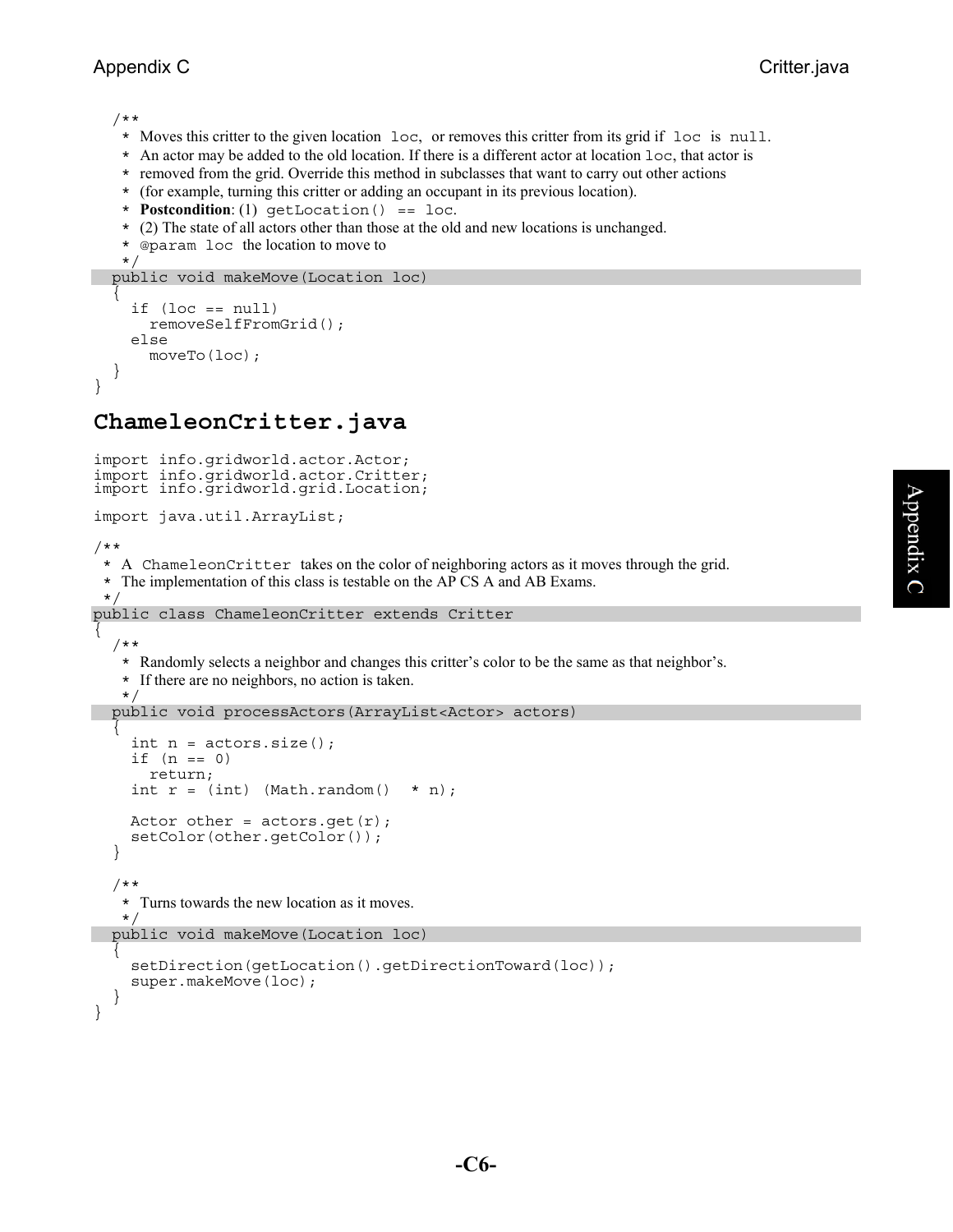# **Appendix E — GridWorld Quick Reference**

Location Class (implements Comparable)

public Location(int r, int c) public int getRow() public int getCol() public Location getAdjacentLocation(int direction) public int getDirectionToward(Location target) public boolean equals(Object other) public int hashCode() public int compareTo(Object other) public String toString() NORTH, EAST, SOUTH, WEST, NORTHEAST, SOUTHEAST, NORTHWEST, SOUTHWEST LEFT, RIGHT, HALF LEFT, HALF RIGHT, FULL CIRCLE, HALF CIRCLE, AHEAD

## Grid<E> Interface

int getNumRows() int getNumCols() boolean isValid(Location loc) E put(Location loc, E obj) E remove(Location loc) E get(Location loc) ArrayList<Location> getOccupiedLocations() ArrayList<Location> getValidAdjacentLocations(Location loc) ArrayList<Location> getEmptyAdjacentLocations(Location loc) ArrayList<Location> getOccupiedAdjacentLocations(Location loc) ArrayList<E> getNeighbors(Location loc)

## Actor Class

```
public Actor() 
public Color getColor() 
public void setColor(Color newColor)
public int getDirection() 
public void setDirection(int newDirection) 
public Grid<Actor> getGrid() 
public Location getLocation()
public void putSelfInGrid(Grid<Actor> gr, Location loc) 
public void removeSelfFromGrid() 
public void moveTo(Location newLocation) 
public void act() 
public String toString()
```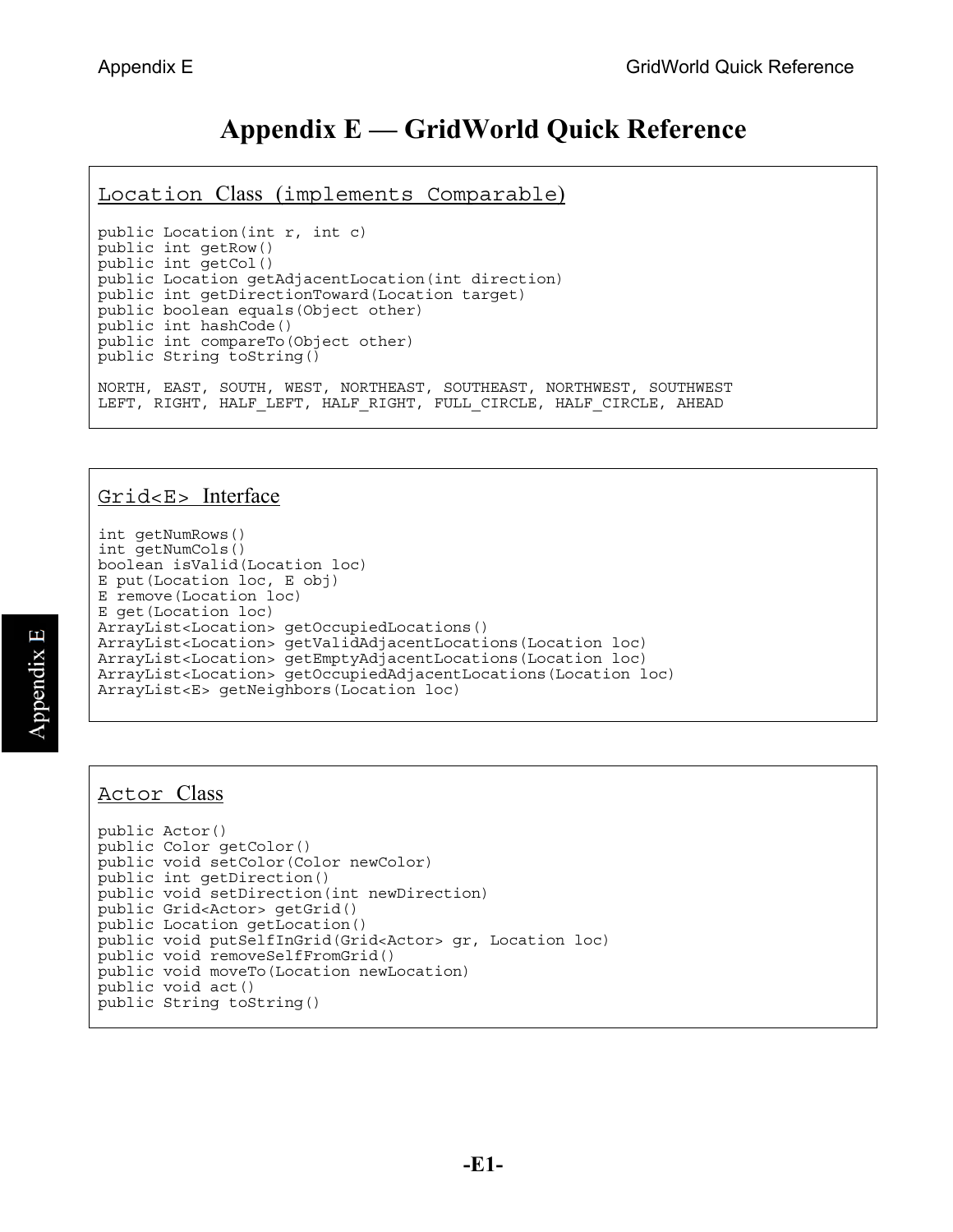## Rock Class (extends Actor)

public Rock() public Rock(Color rockColor) public void act()

## Flower Class (extends Actor)

public Flower() public Flower(Color initialColor) public void act()

### Bug Class (extends Actor)

public Bug() public Bug(Color bugColor) public void act() public void turn() public void move() public boolean canMove()

## BoxBug Class (extends Bug)

public BoxBug(int n) public void act()

## Critter Class (extends Actor)

```
public void act() 
public ArrayList<Actor> getActors() 
public void processActors(ArrayList<Actor> actors) 
public ArrayList<Location> getMoveLocations() 
public Location selectMoveLocation(ArrayList<Location> locs) 
public void makeMove(Location loc)
```
## ChameleonCritter Class (extends Critter)

```
public void processActors(ArrayList<Actor> actors) 
public void makeMove(Location loc)
```